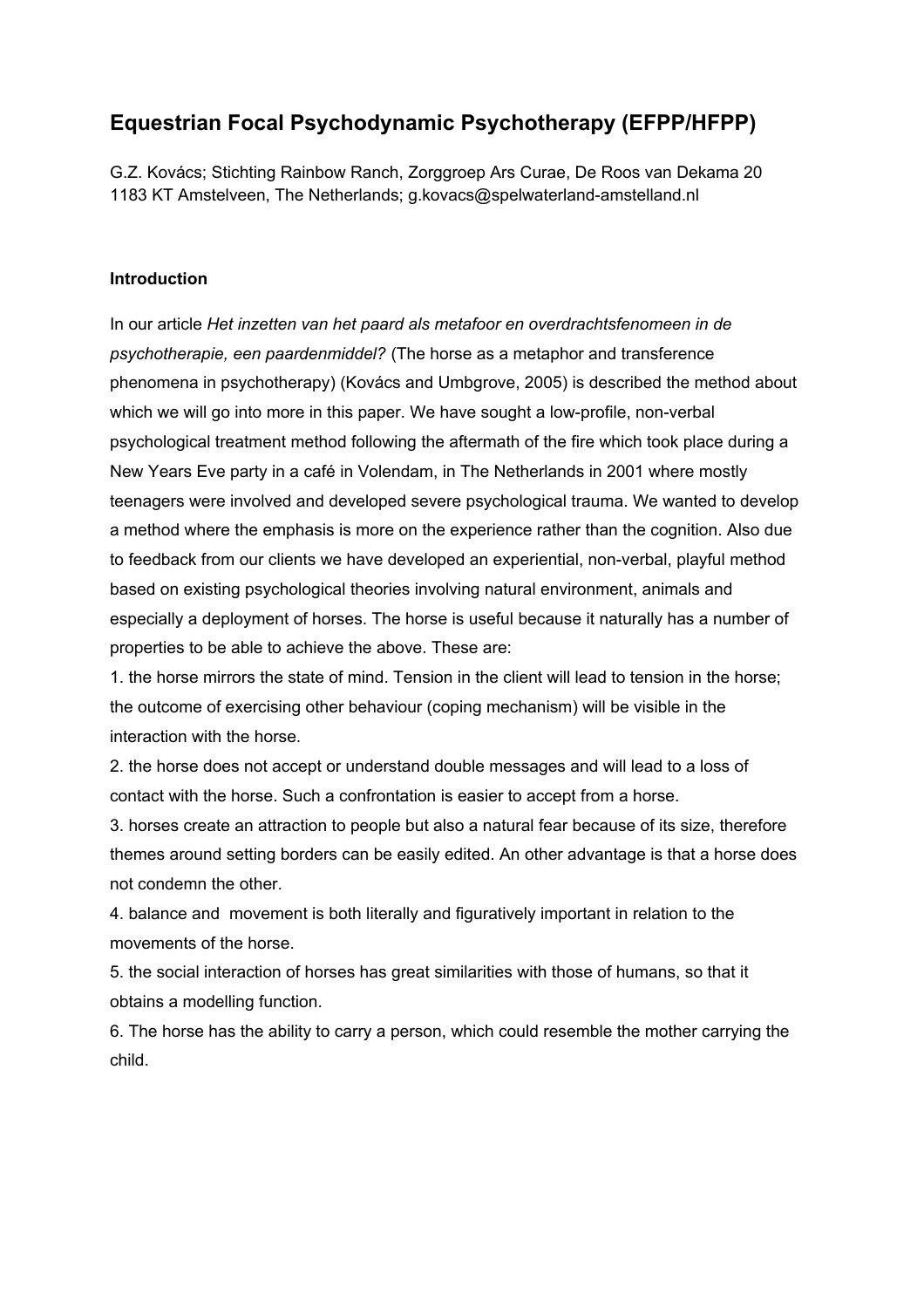#### **Transference triangle**



This treatment takes place in a rural environment, relatively far from everyday reality, where, in the therapeutic process one uses animals in general and horses in particular. This method, the Equestrian Focal Psychodynamic Psychotherapy (EFPP/HFPP), is based on elements from the short focal psychodynamic, the existential and equine assisted psychotherapy.

The goal of this method is to facilitate or accelerate an ongoing psychotherapeutic treatment by reducing the resistance of the client, promoting adaptive defence mechanism and thereby achieve editable, for the client major themes.

*The emphasis is on: achieving in a rural environment (enough geographical distance from clients residential area) a corrective emotional experience, by using the (sensory) experience of events, which are linked to the preverbal developmental phase.*

The interventions are determined along an expressive-supportive continuum depending on the personality and problems of the client therefore a combination of empathic validation and interpretation is used. (Gabbard, 1980)

The therapist will emphasize with the use of the setting, animals and horses more on the confrontation rather than the interpretation. Through clarifying interventions, the client is stimulated to find his own interpretations in order to understand his actions. The presented current events in the here and now in the form of presented specific exercises with the animals are edited and linked to the everyday life of the client. These experiences mean that clients understand their problems and create their own solutions. An optimal "holding environment" and offering a powerful corrective emotional experience through the relation with the setting, animals/horses and horsetrainers, provides a new attachmentrepresentation, increased self-esteem and a foundation for further growth and development. Therefore we think that this method is not only suitable for PTSS but for a range of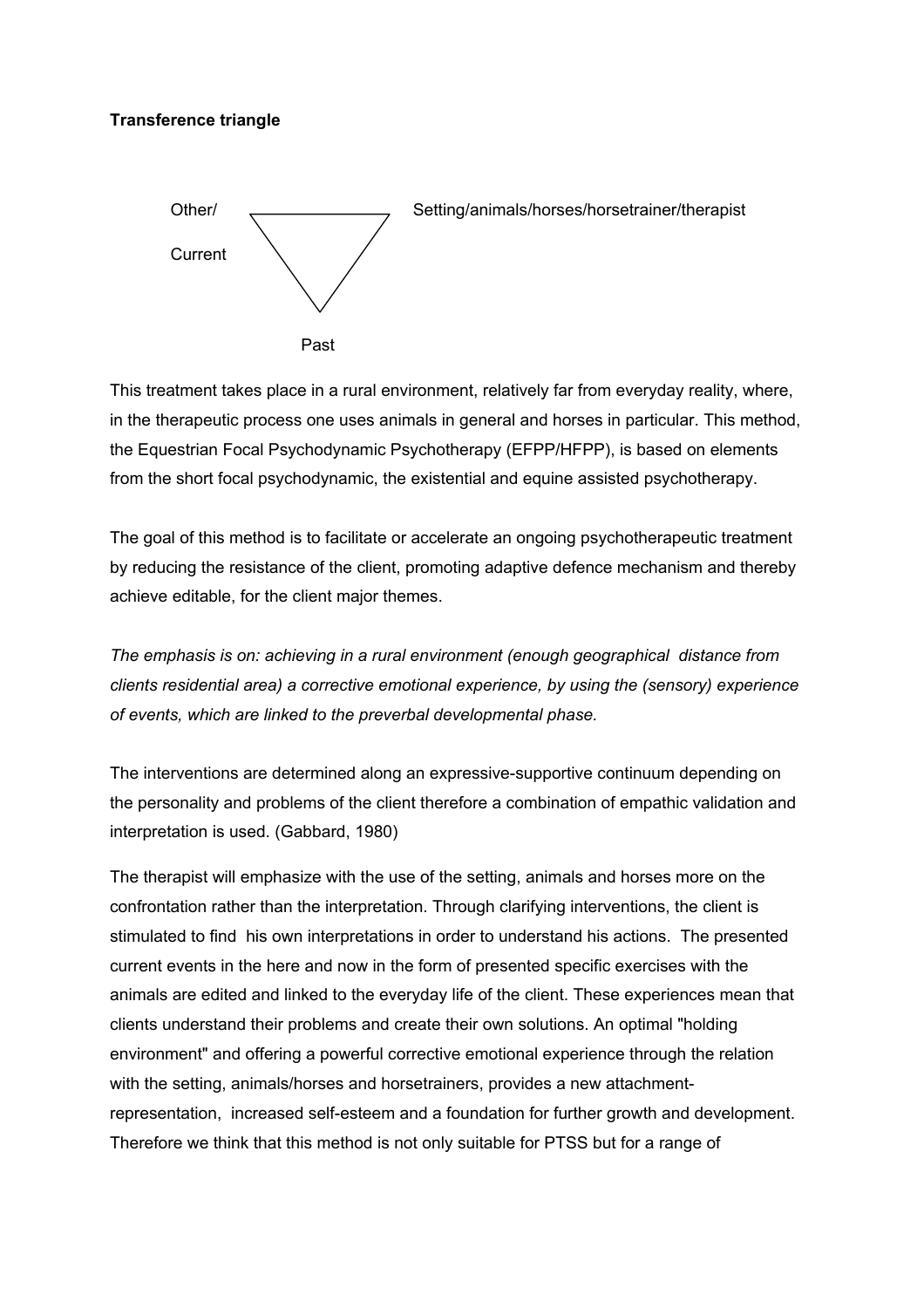psychological impairments, especially for those who lacked sufficient attachment experience in early childhood.

The treatment is executed by a qualified horsetrainer/horsespecialist and psychologist / psychotherapist. The horsetrainers are further trained by our institution. This offer can be used on a individual as well on group level, ambulant or several days consecutive (max 1 week) are offered. There are 2 locations: Veluwe (HPB, Netherlands) and Vilanardal (Rainbow Ranch, Northern Spain) depending on indication and demand.

#### **Acknowledgement and method**

In this paper we want to give knowledge of our activities with these method and show results of 3 patientgroups who went to the Rainbow Ranch in Spain in 2007 to undergo a week of additional therapy as part of their regular clinical grouptherapy at the Zaans Medisch Centrum The Netherlands. The 3 groups are a total of 27 patients, of which 13 men and 14 women, age ranged from 17 to 56 (M = 25.4). 9 Patients follow an intensive psychotherapeutic group of 4 days a week aimed at impuls control, 10 follow a programme of 2 days a week aimed at reducing neurotic personality traits and 8 patients follow a 3 daily program focused on personality development. The 27 patients were all diagnosed with a cluster B or C personality disorder. Moreover, most are diagnosed with co-morbidity of mood and anxiety disorders and drug abuse.

It's an individual aimed program (unlike the clinic) at the Rainbow Ranch. All group members follow the same program, which always adapts to individual problems. It is therefore possible that additional or specific activities will be introduced to a particular person. The program is carried out by a female and male horsetrainer and a female and male psychotherapist.

The program consist of a diagnostic fase in which the focus is determined, a fase in which the focus is elaborated and the farewell fase.

The 3 groups have pre-and post measurement protocol, 1 week before departure, 1 week after returning, 3 month after returning, using 3 questionnaires:

BDI (depression indicator) , SCL'90 (indicator of psychological dysfunction), WHOQ (Quality of Life indicator). The regular grouptherapy is continuated after returning.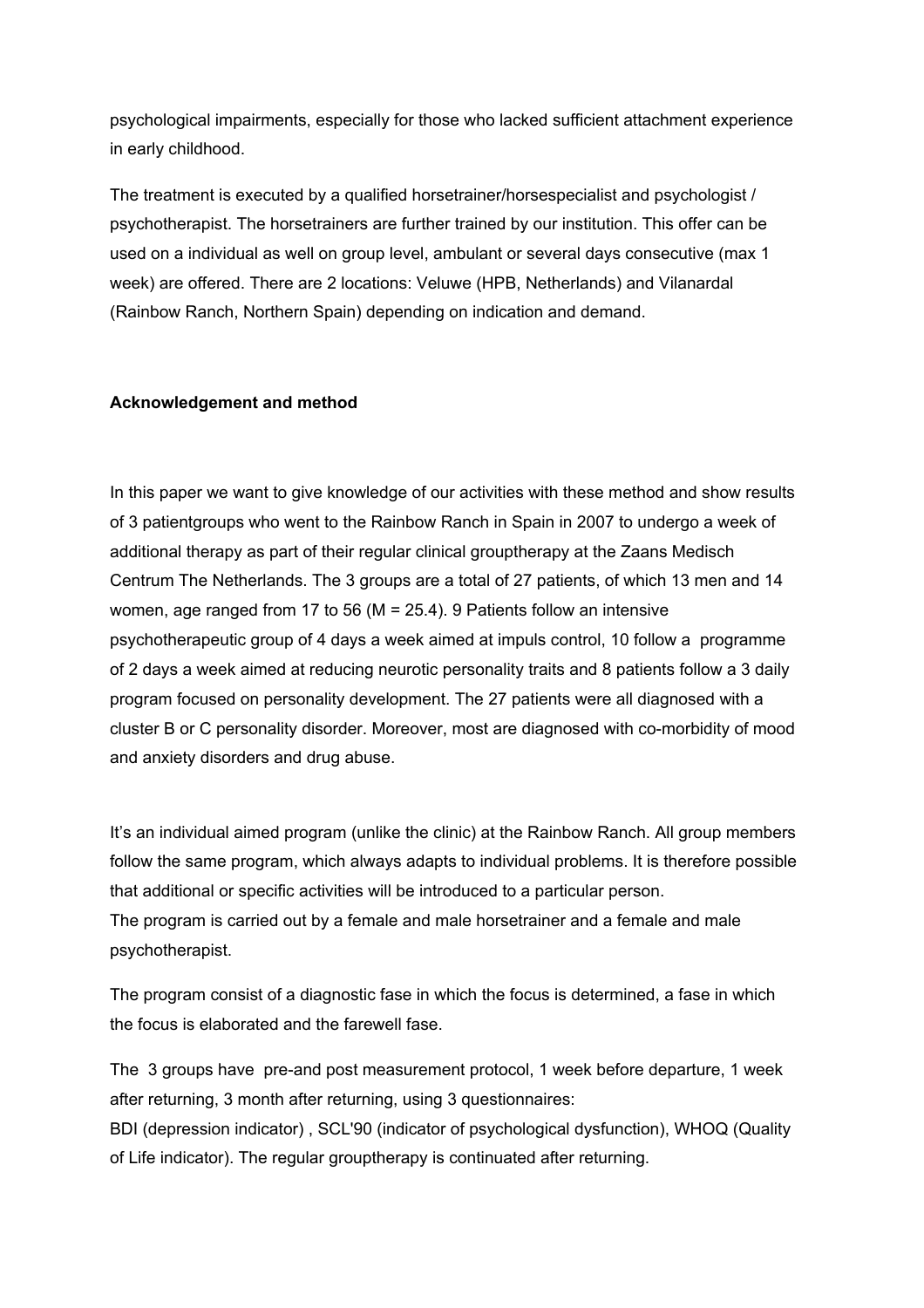### **Results**

The analysis of the results is based on an  $N = 23$  (11 men and 12 women), after the 2nd measurement and an N = 22 (11 men and 11 women) after the 3rd measurement. Two female group members did not go to RR, 2 male group members have not completed the questionnaires and 1 member departed abroad before the 3rd measurement.

|            |       | <u>т.</u>       |          |        | $T^{\sim}$ |          |                   | $\mathbf{r}$ |                     |
|------------|-------|-----------------|----------|--------|------------|----------|-------------------|--------------|---------------------|
|            | M     | 0D<br>◡         | N<br>. . | M      | <b>SD</b>  | N        | M                 | $\sim$<br>שכ | N                   |
| <b>BDI</b> | 22,30 | 75<br>44<br>ں ، | ററ<br>∠◡ | $.26*$ | 10,01      | ററ<br>ںے | $.3,09***$<br>12. | 10.46        | $\sim$<br><u>__</u> |

Paired Samples T-test, t = 4.71, df = 22. p <0.0005

 $*$  Difference between average scores on pre and post is significant at  $= 0.05$ 

Paired Samples T-test,  $t = 39$ ,  $df = 21$ ,  $p = 0.001$ 

\*\* Difference between average scores on pre and post is significant at  $= 0.05$ 

| SCL <sub>90</sub> |       | Τ1        |    |          | T2    |    |           | T <sub>3</sub> |    |
|-------------------|-------|-----------|----|----------|-------|----|-----------|----------------|----|
|                   | М     | <b>SD</b> | Ν  | M        | SD    | N  | M         | SD             | N  |
| Anx               | 24,26 | 7,56      | 23 | 18,65*   | 8,31  | 23 | $19,57**$ | 7,72           | 21 |
| Ago               | 13,17 | 4,74      | 23 | $11,30*$ | 3,75  | 23 | 10,96**   | 3,87           | 21 |
| Dep               | 40,34 | 11,98     | 23 | 29,39*   | 11,39 | 23 | 30,67**   | 8,78           | 21 |
| In.               | 22,03 | 7,08      | 23 | $17,43*$ | 5,43  | 23 | $18,19**$ | 16,66          | 21 |
| Sle               | 7,09  | 3,10      | 23 | $5,48*$  | 1,73  | 23 | $6,00**$  | 2,73           | 21 |
| Hos               | 11,09 | 4,71      | 23 | $8,57*$  | 2,63  | 23 | $9,47**$  | 3,74           | 21 |
| Sen               | 22,03 | 7,08      | 23 | $17,43*$ | 5,43  | 23 | 18,19**   | 6,66           | 21 |
| Som               | 23,09 | 7,08      | 23 | $20,43*$ | 7,67  | 23 | 20,71     | 8,50           | 21 |

Anxiety, Agoagoraphobia, Insufficienty, Sleepdisorder, Sensibility: Paired Samples T-test Depression, Hostility, Somatization: Wilcoxon Test

 $*$  Difference between average scores on pre-and post-is significant at  $=$  = 0.05

\*\* Difference between average scores on pre-and post-is significant at  $= 0.05$ 

| <u>Director between a relage ecoled on pro and pool is significant at</u><br> |       |           |    |          |           |    |         |           |    |
|-------------------------------------------------------------------------------|-------|-----------|----|----------|-----------|----|---------|-----------|----|
| <b>WHQ</b>                                                                    |       |           |    |          | T2        |    |         | ౹ఎ        |    |
|                                                                               | М     | <b>SD</b> | N  | M        | <b>SD</b> | N  | M       | <b>SD</b> |    |
| Doml                                                                          | 11,55 | .08       | 23 | $13,47*$ | 2,71      | 23 | 13,09** | 2,40      | 22 |
| Domill                                                                        | 12,75 | 2,34      | 23 | 13,39    | 2,80      | 23 | 12,84   | 3,01      | 22 |
| DomlV                                                                         | 13,98 | 2,34      | 23 | 14,27    | 2,76      | 23 | 14,36   | ,86       | 22 |
| Domll                                                                         | 11,01 | 2,14      | 23 | $12,72*$ | 2,29      | 23 | 11,79   | 2,23      | 22 |

DomII = Mental Health: Wilcoxon Test

DomI = Physical Health and independence, DomIII = Social relationships, DomIV = Environment and overall quality of life: Paired Samples T-test

 $*$  Difference between average scores on pre-and post-is significant at  $= 0.05$ 

\*\* difference between average scores on pre-and post-is significant at  $=$  = 0.05